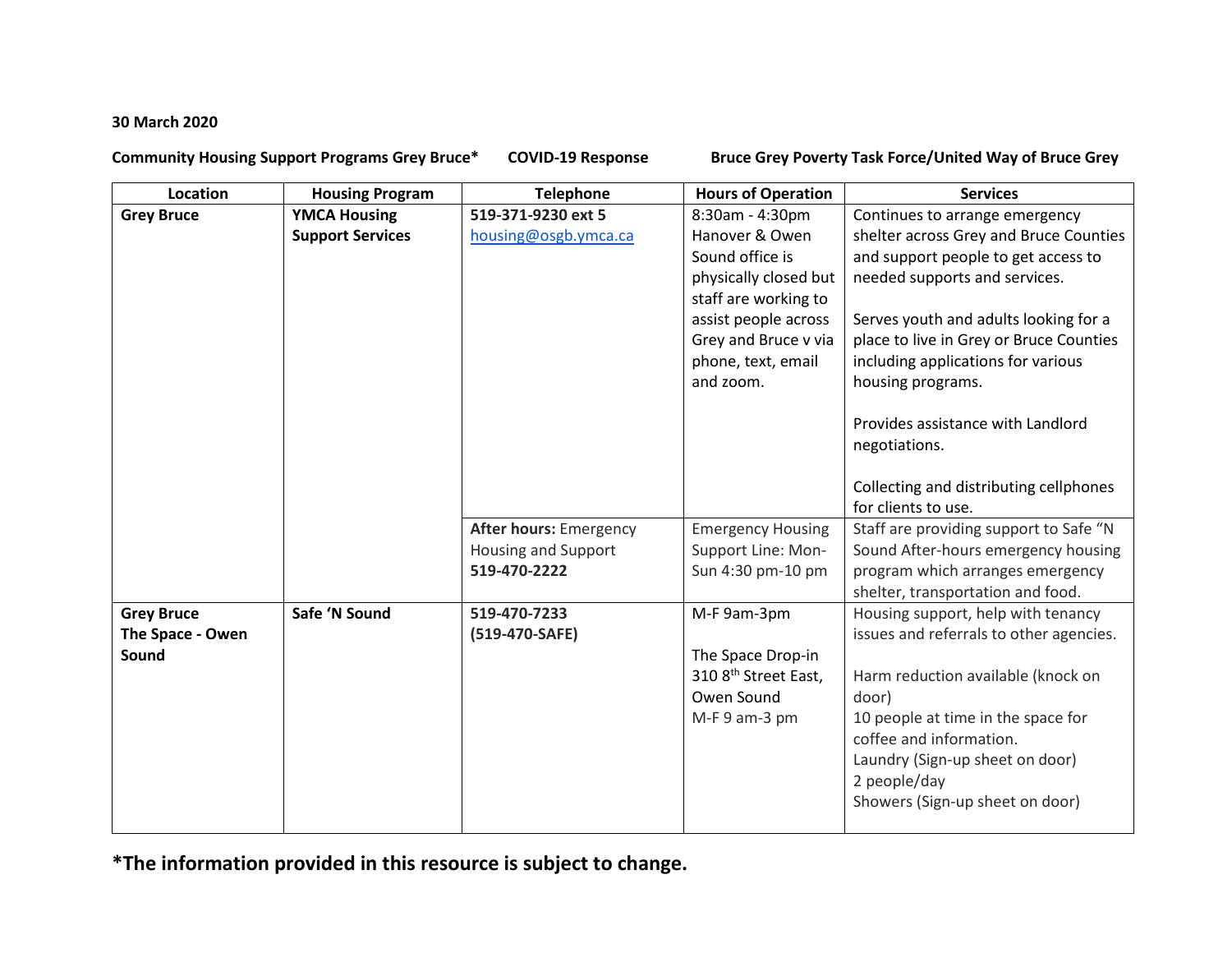| <b>Location</b>             | <b>Housing Program</b>          | <b>Telephone</b>                                                       | <b>Hours of Operation</b>                                           | <b>Services</b>                                                                                                                   |
|-----------------------------|---------------------------------|------------------------------------------------------------------------|---------------------------------------------------------------------|-----------------------------------------------------------------------------------------------------------------------------------|
|                             |                                 |                                                                        |                                                                     | 4 people/day<br>Pantry and Donations: if in need, call<br>the office or come to door if unable to                                 |
|                             |                                 |                                                                        |                                                                     | call.                                                                                                                             |
|                             |                                 | <b>After hours: Emergency</b><br>Housing and Support<br>519-470-2222   | <b>Emergency Housing</b><br>Support Line: Mon-<br>Sun 4:30 pm-10 pm | After-hours emergency housing<br>program arranges emergency shelter,<br>transportation and food.                                  |
|                             |                                 |                                                                        |                                                                     | Phone services: please knock on the<br>door.<br>Foot Clinic, hair clinic and Unsung<br>Dinners postponed until further<br>notice. |
| <b>Grey Bruce</b>           | <b>Women's Centre Grey</b>      | <b>Second Stage Housing</b>                                            | M-F, 9am-5pm                                                        | Second Stage Housing and Office is                                                                                                |
| Shelter - Owen              | <b>Bruce</b>                    | Court Support                                                          |                                                                     | staffed but clients are to call for                                                                                               |
| Sound                       |                                 | Resident Counseling and<br><b>Transitional Support</b><br>519-376-0755 |                                                                     | support/counselling during this time.                                                                                             |
|                             |                                 | Shelter/Crisis Help Line 519-                                          | Shelter/Crisis:                                                     | Provides 24 hour crisis services for                                                                                              |
|                             |                                 | 371-1600                                                               | M-Sun 24 hours                                                      | victims of abuse: this includes<br>physically, emotionally and/or sexually                                                        |
|                             |                                 | Toll Free: 1-800-265-3722                                              | 2048A 9th Ave E<br>Owen Sound                                       | abused women and their children.                                                                                                  |
| <b>Grey Bruce</b>           | <b>Women's House</b>            | 519-396-9814                                                           | Shelter/Crisis:                                                     | Provides 24 hour crisis services for                                                                                              |
| <b>Shelter - Kincardine</b> | <b>Serving Bruce &amp; Grey</b> |                                                                        | M-Sun 24 hours                                                      | victims of abuse.                                                                                                                 |
|                             |                                 | Support Line 519-396-9655                                              |                                                                     |                                                                                                                                   |
|                             |                                 | Toll Free 1-800-265-3026                                               |                                                                     | Emergency shelter.<br>Second stage housing.<br>Crisis telephone line.<br>Counselling.                                             |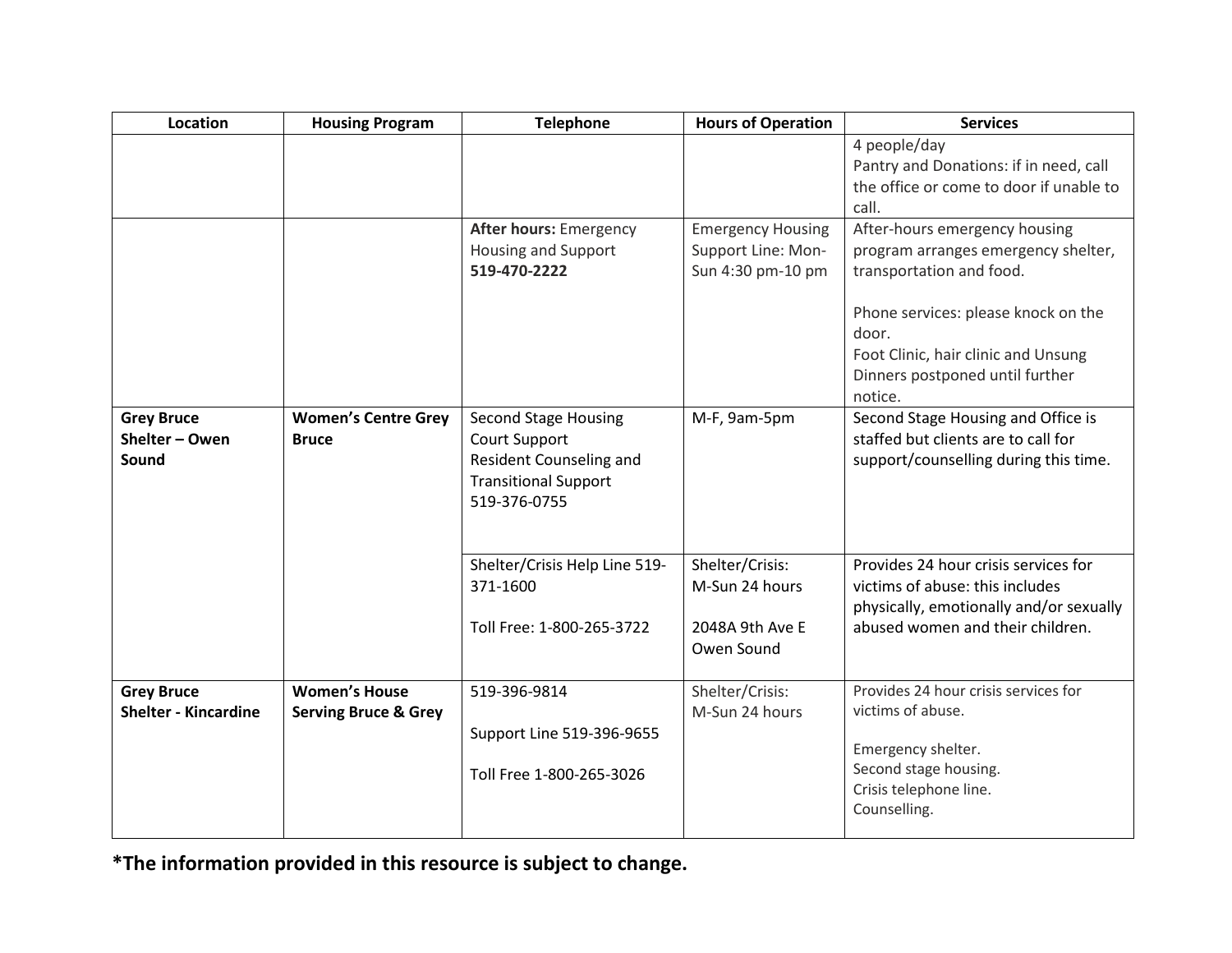| <b>Location</b>                                                          | <b>Housing Program</b>      | <b>Telephone</b>             | <b>Hours of Operation</b> | <b>Services</b>                                                                                                                 |
|--------------------------------------------------------------------------|-----------------------------|------------------------------|---------------------------|---------------------------------------------------------------------------------------------------------------------------------|
|                                                                          |                             | 24hr Sexual Assault Services |                           |                                                                                                                                 |
|                                                                          |                             | 1-866-578-5566               |                           |                                                                                                                                 |
| <b>Grey Bruce</b>                                                        | <b>CMHA Community</b>       | 519-371-2390                 | $M-F$                     | Provides supportive housing and                                                                                                 |
|                                                                          | <b>Connections: Housing</b> |                              | 8:30 am-4:30 pm           | outreach support to people living with                                                                                          |
|                                                                          | & Support                   | Toll Free: 1-800-235-2967    |                           | serious mental illnesses and<br>addictions.                                                                                     |
|                                                                          |                             |                              |                           | Support is provide throughout Grey<br>& Bruce Counties, wherever the client<br>resides.                                         |
|                                                                          |                             |                              |                           | Face-to-face appointments are<br>available in office by appointment and<br>people will continue to be seen in the<br>community. |
|                                                                          |                             |                              |                           | Office locations include Wiarton,<br>Owen Sound, Markdale, Hanover,<br>Southampton and Kincardine.                              |
| <b>Grey Bruce</b>                                                        | <b>Habitat for Humanity</b> | 519 371-6776 ext. 102        | M-Sat                     | Team is available to help agencies in                                                                                           |
|                                                                          |                             | john@habitatgreybruce.ca     | $9am - 5pm$               | need of appliances, furniture for low                                                                                           |
| ReStores: Owen<br>Sound and Hanover<br>open. Port Elgin store<br>closed. |                             |                              |                           | income families or product delivery<br>and storage. Free delivery.                                                              |
| <b>Bruce County</b>                                                      | <b>Bruce County Housing</b> | 519-396-3439                 | $M-F$                     | Staff continue to liaise with the YMCA                                                                                          |
|                                                                          |                             |                              | 8:30am - 4:30pm           | to ensure services are in place.                                                                                                |
|                                                                          |                             |                              |                           | Staff are working through Housing<br>Stability applications as they are<br>received.                                            |
| <b>Grey County</b>                                                       | <b>Grey County Housing</b>  | 519-376-5744                 | $M-F$                     | Provide updated information to our                                                                                              |
|                                                                          |                             |                              | $8:30am - 4:30pm$         | 1,500 tenants and are providing                                                                                                 |